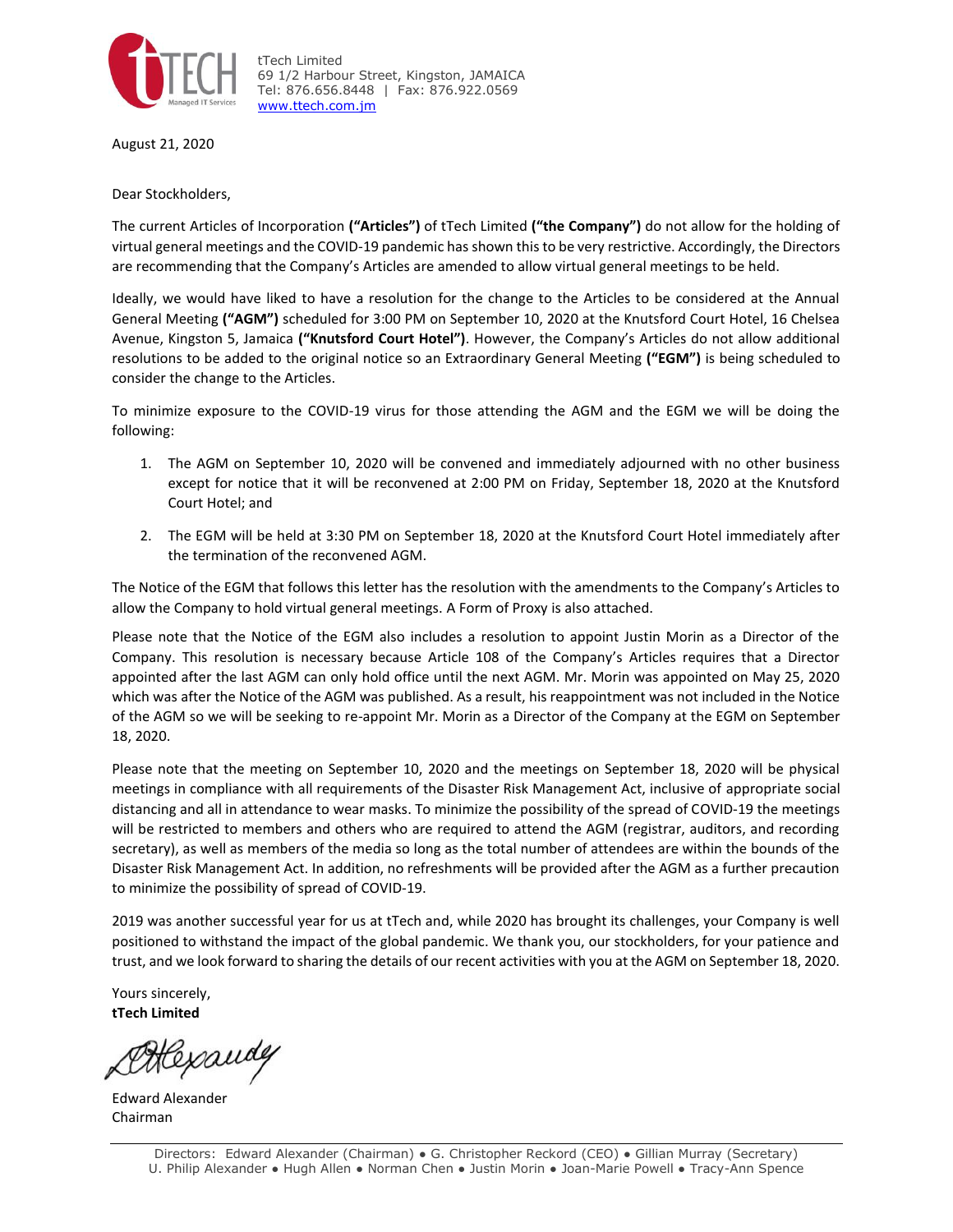

## **NOTICE OF EXTRAORDINARY GENERAL MEETING**

NOTICE IS HEREBY GIVEN that an Extraordinary General Meeting of tTech Limited (the "Company") will be held on Friday, September 18, 2020 at 3:30 p.m. at the Knutsford Court Hotel Limited, 16 Chelsea Avenue, Kingston 5, Jamaica for the following purposes:

1. Pursuant to Article 108 of the Articles of Incorporation, Mr. Justin Morin was appointed to the Board of Directors after the last Annual General Meeting and had to retire at the Annual General Meeting held on September 18, 2020. Being eligible he offered himself for re-election.

**Resolution No. 1:** To consider and if thought fit pass the following special resolution:

"That Justin Morin be and is hereby elected a Director of the Company"

2. Special Business: To amend the Articles of Incorporation.

**Resolution No. 2:** To consider and if thought fit pass the following special resolution:

"That the Articles of Incorporation of the Company be and are hereby amended by amending the Definitions, Articles 55, 58, 63, 65, 67 and 69 as follows (proposed amendments are shown in **bold** and/or **strikeout**).

"Electronic Means"**:** Any method of dispatch or communication of **audio-only material, still or moving visual-only and/or audiovisual material, data and/or textual material or other data which involves the use of communications technology or equipment having electrical, digital, magnetic, wireless, optical, electromagnetic, photographic or similar capabilities sounds, documents, maps, photography, graphs, plans or other data which involves the use of equipment or technology having electrical, digital, magnetic, wireless, optical, electromagnetic, photographic or similar capabilities including but not limited to facsimile machines, e-mail sent via computers and scanning devices**.

55. An annual general meeting and a meeting called for the passing of a special resolution shall be called by at least twenty-one (21) days' notice in writing or by way of electronic means, and a meeting of the Company other than an annual general meeting or a meeting for the passing of a special resolution shall be called by at least fourteen (14) days' notice in writing or by way of electronic means. The notice shall be exclusive of the day on which it is served or deemed to be served and of the day for which it is given, and shall specify the place, **whether physical or virtual (by Electronic Means),** the day and hour of the meeting and, in case of special business, the general nature of that business, and shall be given in manner hereinafter mentioned or in such other manner, if any as may be prescribed by the Company in general meeting, to such persons as are, under the regulations of the Company, entitled to receive such notices from the Company:

Provided that a meeting of the Company shall, notwithstanding that it is called by shorter notice than that specified in this regulation, be deemed to have been duly called if it is so agreed-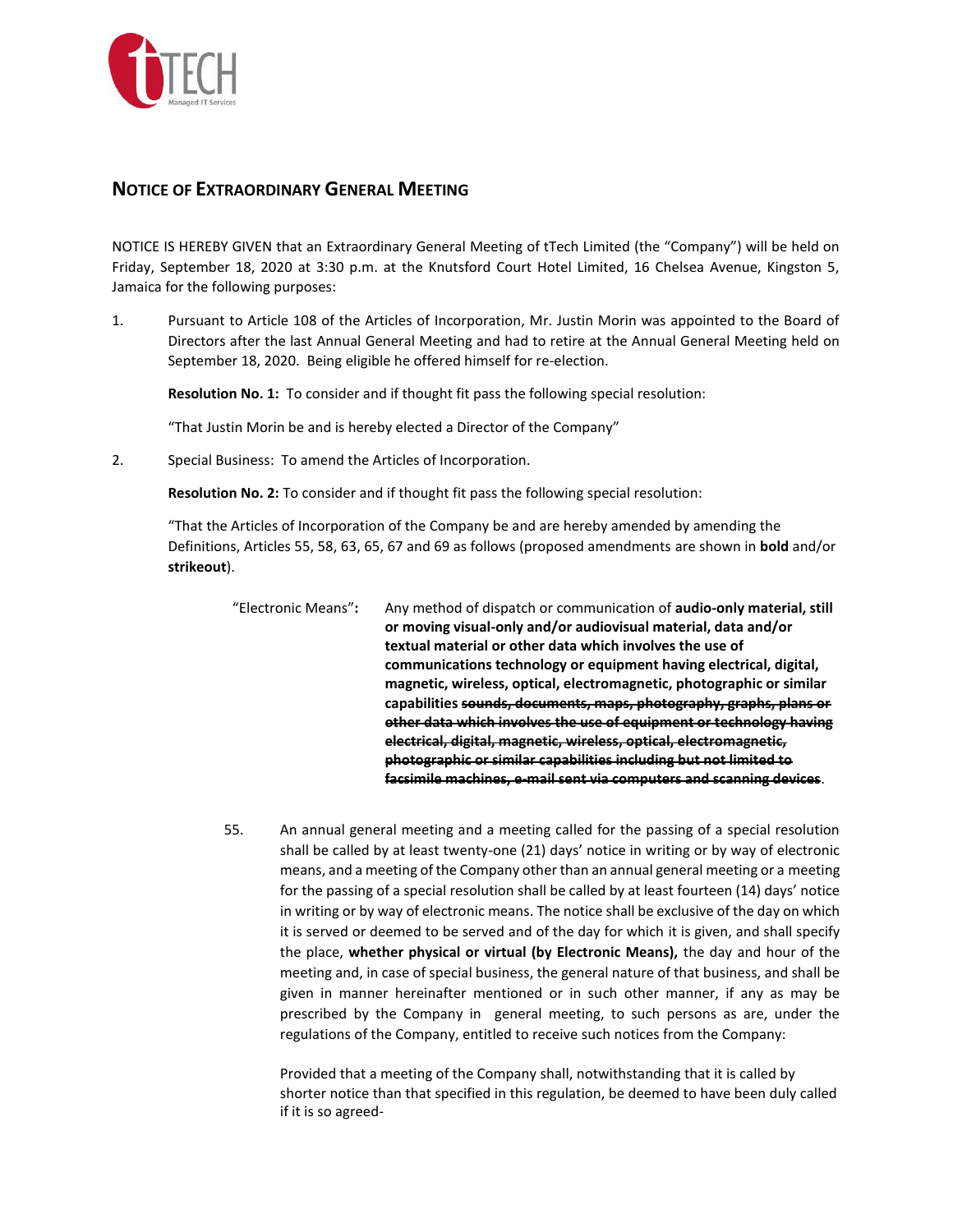

- (a) in the case of a meeting called as the annual general meeting by all members entitled to attend and vote thereat; and
- (b) in the case of any other meeting by a majority in number of the members having a right to attend and vote at the meeting, being a majority together holding not less than ninety five per centum (95%) in the nominal value of the shares giving that right.
- 58. No business shall be transacted at any general meeting unless a quorum of members is present at the time when the meeting proceeds to business; save as herein otherwise provided, three (3) members present in person or by proxy shall be a quorum except in the case where there are only two (2) members then the quorum shall be two (2) members, or in the case where there is only one (1) member, in which event the quorum shall be one (1) member. **Subject to the approval of a simple majority of the Directors**  *(at least fifty-one per cent (51%) of the Directors)* **and insofar as permitted by law, a general meeting may be held wholly by Electronic Means or partly by Electronic Means and partly at a physical location with Members attending in person. A Member who participates in a general meeting that is held either wholly or partly by Electronic Means is deemed to be present at the general meeting and shall count to constitute a quorum. Any general meeting which is held wholly or partly by Electronic Means shall be deemed to have been convened and held in Jamaica and shall be governed by the laws of Jamaica.**
- 63. At any general meeting a resolution put to the vote of the meeting shall be decided on a show of hands (**or equivalent if the meeting is held by Electronic Means)** unless a poll is (before or on the declaration of the result of the show of hands **(or the equivalent if the meeting is held by Electronic Means)** demanded-
	- (a) by the Chairman; or
	- (b) by at least three (3) members present in person or by proxy; or
	- (c) by any member or members present in person or by proxy and representing not less than one-tenth (1/10) of the total voting rights of all the members having the right to vote at the meeting; or
	- (d) by a member or members holding shares in the Company conferring a right to vote at the meeting being shares on which an aggregate sum has been paid up equal to not less than one-tenth (1/10) of the total sum paid up on all the shares conferring that right.

Unless a poll be so demanded a declaration by the Chairman that a resolution has on a show of hands **or the equivalent if the meeting is held by Electronic Means** been carried or carried unanimously, or by a particular majority, or lost and an entry to that effect in the book containing the minutes of the proceedings of the Company shall be conclusive evidence of the fact without proof of the number or proportion of the votes recorded in favour of or against such resolution.

The demand for a poll may be withdrawn.